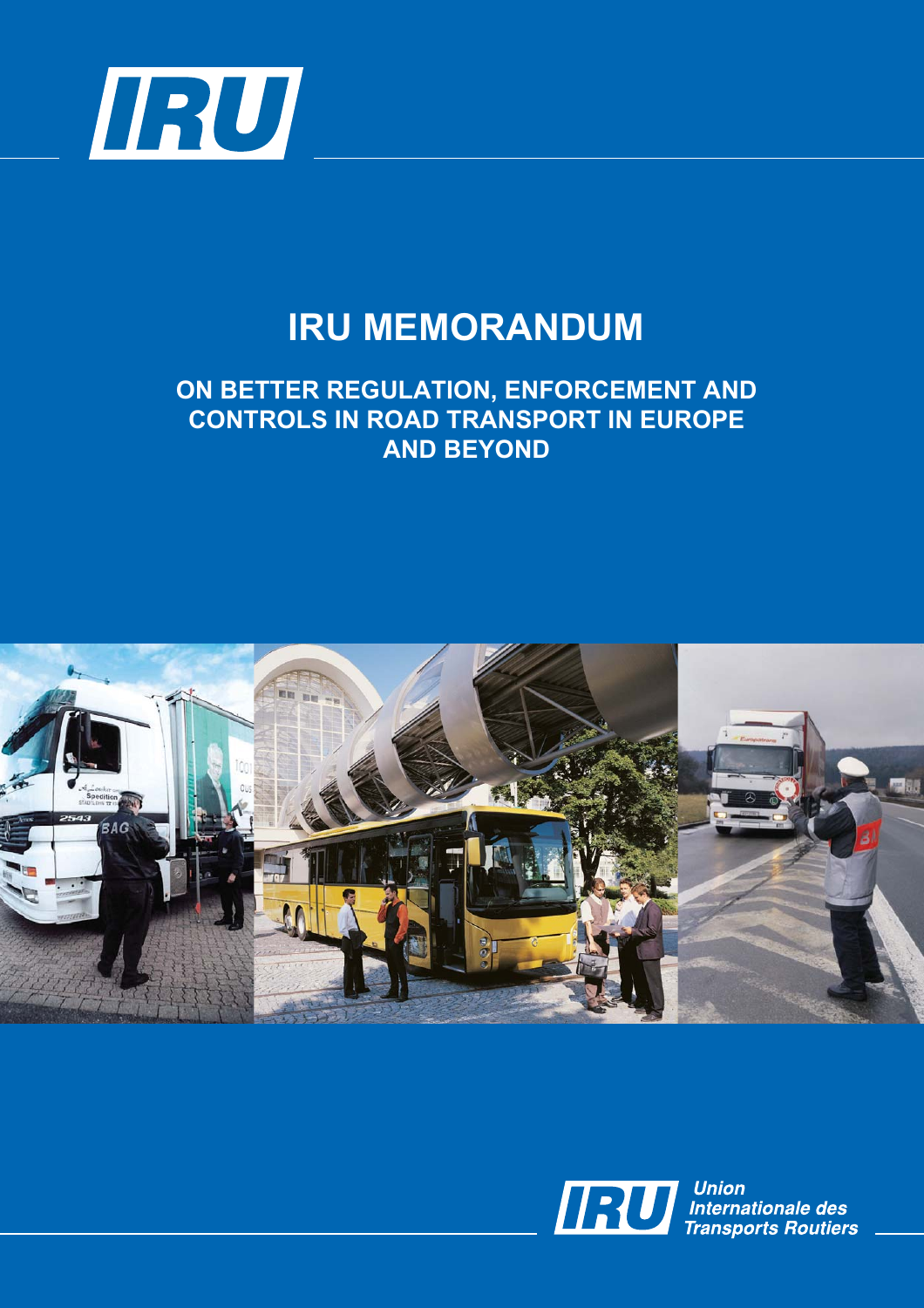# **IRU MEMORANDUM**

# **ON BETTER REGULATION, ENFORCEMENT AND CONTROLS IN ROAD TRANSPORT IN EUROPE AND BEYOND**

# **I. ANALYSIS**

With successive European Union (EU) enlargements and the recently launched complementary EU Neighbourhood Policy, the EU Internal market and its main rules are already covering or are expected to cover in the foreseeable future, the whole European continent and its immediate neighbouring regions and countries.

As a result, a fair and efficiently functioning market and rules, offering equal chances to all, become essential ingredients for the European transport and travel area, where transport and travel are key contributors to cultural understanding and economic prosperity.

The bulk of the EU road transport market has been liberalised in both goods and passenger transport, with the partial exception of cabotage, where some specific rules should be observed. Coach tourism in the EU has been fully liberalised, whilst international regular services by bus and coach still need authorisations but without quantitative restrictions.

The process of establishing common EU rules to regulate key international road transport activities has made considerable progress over the years in such areas as access to the profession, market access, social and technical rules. As far as the EU is concerned, the emphasis should now be put on simplification, clarification, harmonised implementation and above all better enforcement of existing rules, rather than creating new ones.

A similar process has been launched at the pan-European level with the ECMT quota of multilateral licences in freight transport, as well as the ASOR Agreement and the entry into force of its successor, the Interbus agreement on occasional passenger transport services by bus and coach. The idea of a similar agreement to cover international regular services by bus and coach has also been launched.

Remarkable progress has been achieved over the years in further creating and implementing wider international road transport related facilitation and cooperation instruments in the framework of the UNECE (e.g. the UNECE conventions such as the AETR Agreement on the Work of Crews of Vehicles Engaged in International Transport), the ECMT and the WTO.

Notwithstanding the progress in establishing a common regulatory framework for road transport in Europe and in particular the EU, *enforcement and controls have largely remained outside this facilitation and harmonisation mainstream*, mainly because of the prevailing *national* competences in this area. Typically, interpretation of legislation, enforcement, controls and sanctions are issues that are dealt with almost exclusively at national and sometimes even at sub-national (regional) level. Cooperation and information exchange between authorities is at its beginning even within the EU, whilst other stakeholders, such as the road transport industry, are only occasionally recognised as having a stake in the area of enforcement and control.

As a result, even the most advanced EU transport and travel market is segmented in many country-specific enforcement and control areas, thus undermining the efficiency of implementing legislation, whilst placing a disproportionate burden and liability on the shoulders of road transport operators to respect the rules and control authorities to enforce them.

The market is underperforming, the legislation is underachieving, drivers' productivity is reduced, and operators and authorities are experiencing increasing costs and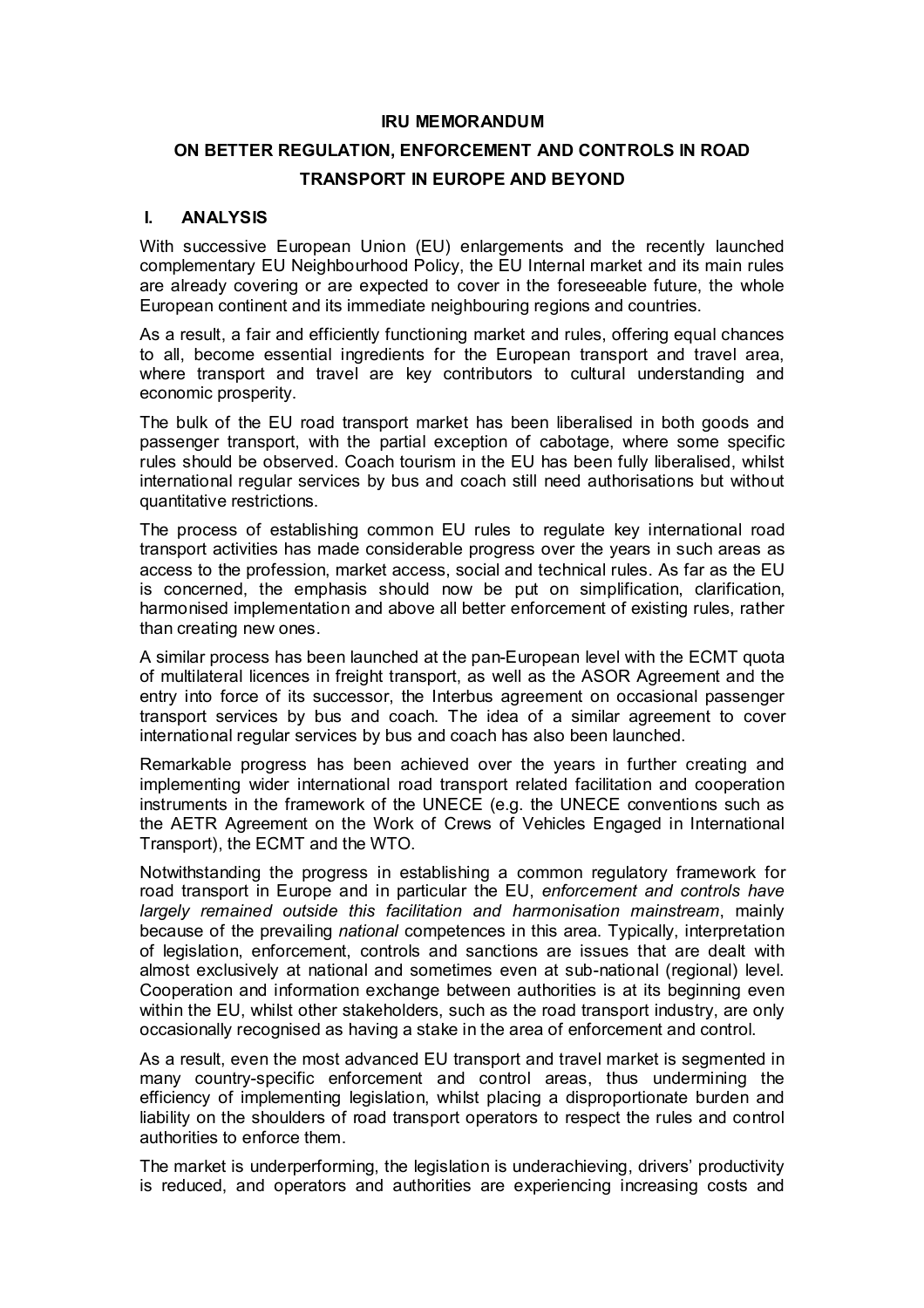lower return on invested private and public resources: businesses, authorities, customers and society are all losing out.

The situation is further worsened by:

- a) the regulatory framework itself, which, in many cases, is still overlapping (multilateral and bilateral, EU and national), overcomplicated, restrictive, segmented (national sanctions/infringements, bilateral agreements) or, as in the case of international regular coach lines on the pan-European scale, simply missing.
- b) the inadequate system of fines where a driver is heavily sanctioned for purely administrative mistakes which do not pose any risks to road safety, such as simple omissions on control documents.

In a nutshell: there should be a clear and direct link between legislation, enforcement and controls.

# **II. WHERE DO WE STAND IN INTERNATIONAL ROAD TRANSPORT AND POSSIBLE NEXT STEPS?**

# **a. Multiple market access regimes, different formalities and control documents**

Currently, road freight and passenger transport operators established in the EU and offering international services have to operate under several regulatory regimes depending on their destination.

For road freight transport, four different regimes exist with a different degree of liberalisation: the EU market access rules, the ECMT multilateral licence regime, EU transit agreements and bilateral agreements.

A similar situation prevails in passenger transport by bus and coach. The four different regimes are EU market access rules, ASOR and the Interbus Agreements and bilateral agreements.

- Reducing the number of regulatory regimes.
- Simplifying and harmonising wherever possible the different control documents leading, e.g. in the case of passenger transport, to one single model of international regular service authorization and one journey form for occasional services.
- Extending the coverage of multilateral agreements. For passenger transport, other potential Contracting Parties could be included in the Interbus Agreement. For freight transport, the scope of systems like the ECMT multilateral quota system could be extended in Europe and, possibly, beyond (in which case regional sub-schemes may be foreseeable, e.g. within the Black Sea region).
- Focusing on the elimination of illegal services in international regular lines by bus and coach as well as goods transport, including by better control on authorizations.
- Optimising the use of information technologies to facilitate the administration of documents.
- For passenger transport, studying the possibility of creating an international agreement for international regular services by bus and coach in Europe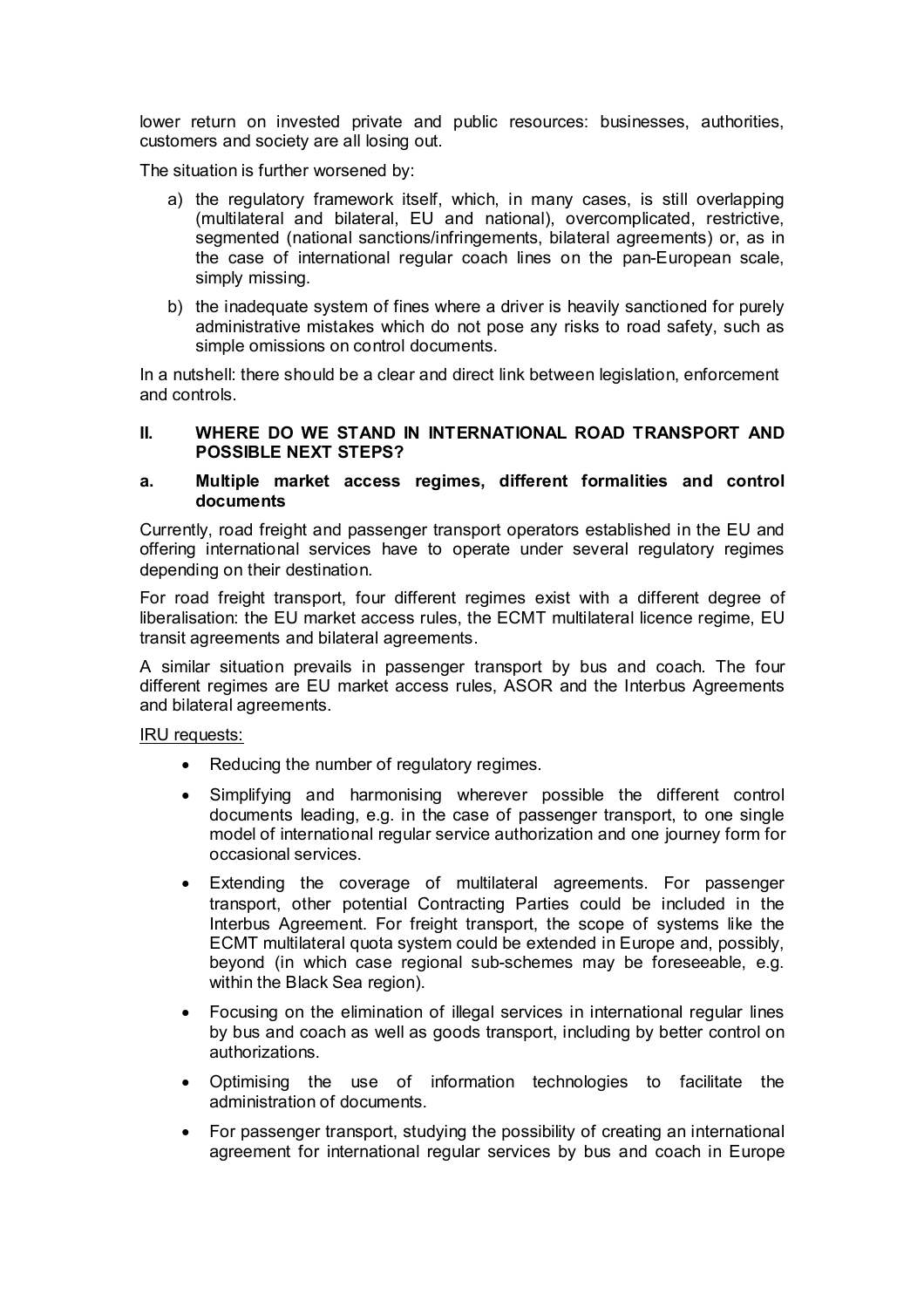and beyond, to facilitate and harmonise procedures, including authorizations and their issuing.

# **b. Community licence, certified true copies, bilateral permits and authorisations**

The current system of Community licences applicable in the EU has led to over 100 different models of certified copies of Community licences carried on board vehicles.

In addition, existing bilateral permit or authorisation models are neither coherent nor applied in a harmonised way.

In some cases, standard models are still to be adopted like for example the ADR transport document or the CMR e-waybill. This creates an impossible situation for operators, drivers and control officers.

#### IRU requests:

- Reducing the flexibility allowed to EU Member States to produce certified true copies of Community licences, as well as other transport documents covered by one and the same regulation or international agreement.
- Studying the possibility to draw up and apply standardised models of bilateral permits and authorisations and rules of their issuance; put together a best practice guide for authorities and industry;
- Giving systematically precedence to international/multilateral standards and models, where they exist, over bilateral ones, including in domestic transport.
- Putting to good use information technology to facilitate the handling of control documents.

# **c. Varying national technical and safety rules – a direct concern for drivers subject to control and enforcement on the road**

Many national rules still exist even in the EU in the field of technical and road safety, such as different maximum authorised axle and total weights, different maximum speed limits, as well as the wide variety of rules relating to the installation and wearing of safety belts (in touring coaches). Apart from the highly detrimental economic and operational impact of such divergent rules, the driver/ transport operator is highly vulnerable and lost in this jungle of uncoordinated regulation and thus easy target of (overzealous) enforcement action.

- Further international harmonisation and simplification of the rules to facilitate proper controls and fair enforcement, including harmonisation of maximum authorized speed limits in Europe (e.g at 100 km/h for buses and coaches and at 90 km/h for trucks), and international standardization of rules on the use of traffic lanes by commercial vehicles.
- The fight against the multiplication, in certain countries and regions, of specific road signs and traffic signals, not harmonised at the international level.
- Promotion of best practices in the field of road safety, including those developed by the industry, such as the IRU Bus and Coach Safety Programme of 20 points and the bus/coach/truck/taxi driver road safety checklists.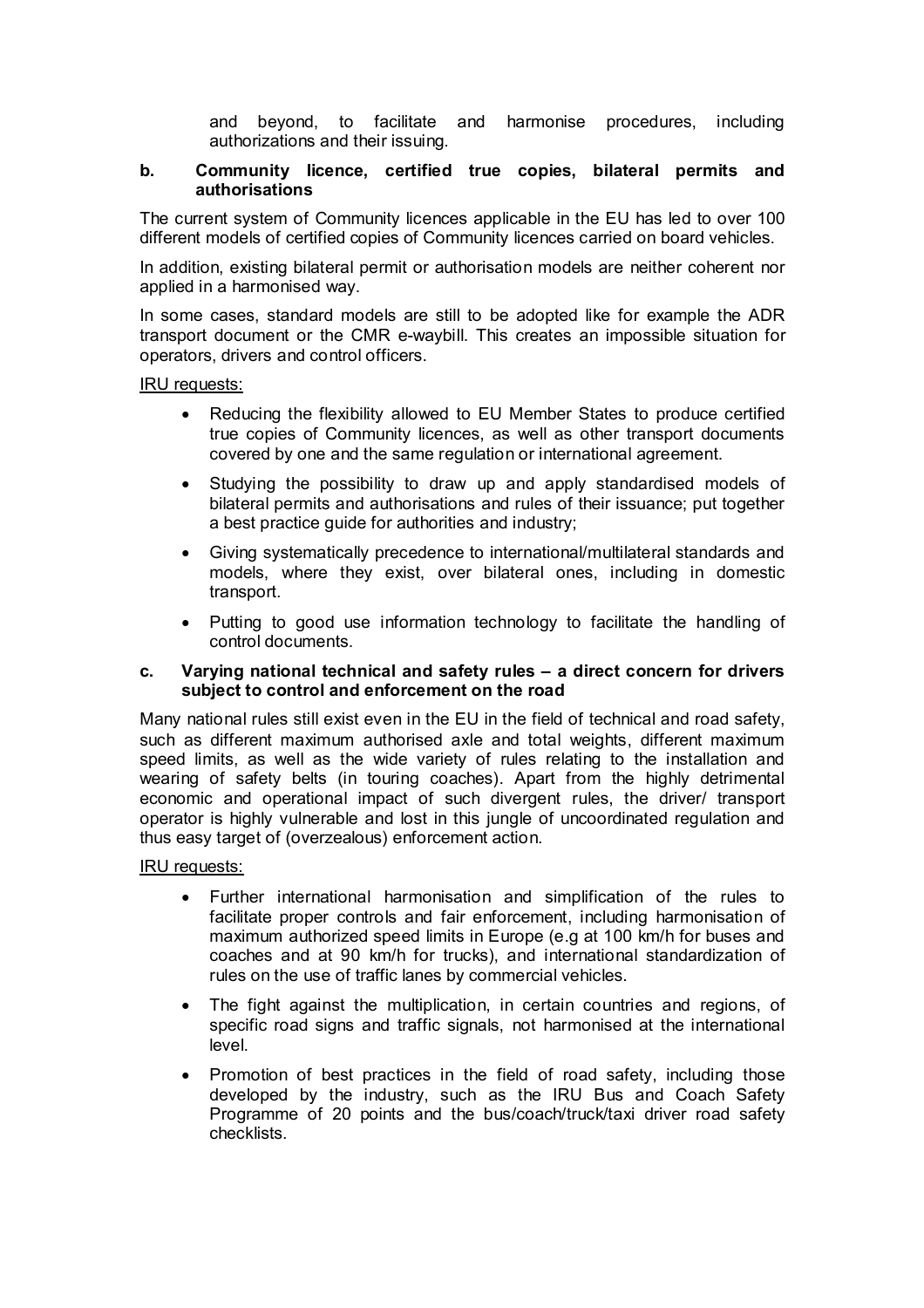# **d. Awareness and transparency of rules, their enforcement and modification**

The EU has made substantial progress in establishing a system of consulting and informing the industry about the legislative process and its outcome. Yet, many things remain to be done in specific areas, such as the interpretation of rules, national particularities in enforcement, categorisation of infringements and sanctions, information on traffic bans etc.

The implementation of the new Regulation on EU Driving and Rest Time Rules is a case in point, where a common interpretation across the EU is needed for enforcement purposes. The IRU is working together with the Commission's formal Regulatory Adaptation Committee and other groups of stakeholders to ensure that the new rules are clearly understood by all relevant parties. Additional tools may need to be developed. Industry and enforcement officers widely recognise the need for a universally accepted form attesting to the fact that a driver has taken holiday or has been for other reasons unable to work on days falling within periods that enforcement officers must check for compliance with driving and rest time rules. This level of government and industry co-operation is a good precedent and should be extended generally.

Beyond the EU, with some minor exceptions at bilateral, intergovernmental and industry level, there is no such established international system and culture of consultation, information exchange and alerting the industry about enforcement, modification or entry into force of new rules.

As a result, lengthy road-side checks, under-informed operators, drivers and enforcement agents without minimum foreign language skills, divergent infringement/sanction regimes and unjustified penalties are everyday realities.

- More transparency in the implementation and enforcement process in the different EU Member States and non-EU countries alike. Information on transposition dates, entry into force and national particularities, with Internet links to national laws, should be made readily available, including on the websites of the EU and other relevant intergovernmental bodies and institutions. Control officers should also be informed and aware of the entry into force of new EU rules in the various EU countries, or of provisions of international conventions, in cases of different transposition or entry into force dates.
- The creation of a universally accepted driver attestation form to certify periods of holiday or illness.
- The creation of a European system of information exchange on new and/or country-specific rules.
- The reinforcement of the competence and knowledge of control officers, to allow effective and fast controls.
- The potential for raising the awareness and knowledge of rules both of operators, drivers and control officers is practically unlimited and should be tackled in a genuine public private partnership, through training, including with the support of the IRU Academy network of training institutes, joint awareness campaigns, public-private MoUs and codes of conducts, common methodologies (checks, sanctions) and classifications of infringements (heavy, medium, low) etc.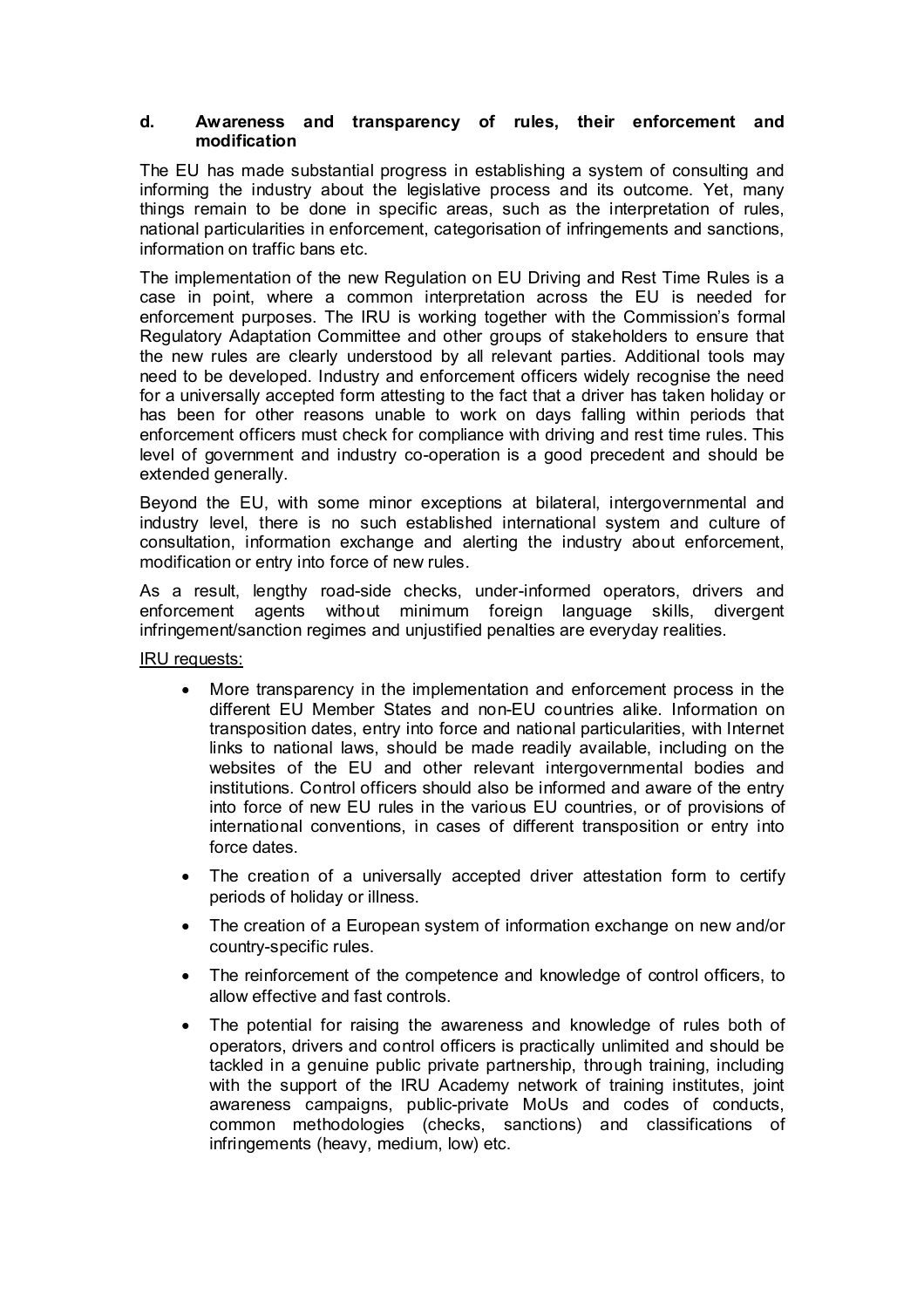# **e. Road-side checks**

Road-side checks are indeed of great concern in road transport. This is particularly the case in collective passenger transport by bus and coach, where road-side checks are typically carried out in the presence of several dozens of passengers waiting for the check to be completed. Lengthy control procedures are extremely harmful also to smooth goods flows and seamless trade transactions.

IRU requests:

 $\overline{a}$ 

- Highly targeted road-side controls (focus on an agreed selection of main items<sup>1</sup>) and improved exchange of information are needed between relevant control authorities inside and outside the country (avoid repetition of identical controls *en route*, e.g. by creating a common international/European road side check control form), including with licenceissuing authorities.
- The duration of controls should not exceed a reasonable time, e.g. comparable to that of controls on a private car.
- The post-control situation should also be clarified, in particular, in cases where a coach with passengers or perishable foodstuffs/live animals on board is immobilized.
- A dedicated code of best practice for control officers should also be developed to address the practical aspects of issues, such as information to be given to drivers/operators, the duration of controls etc., in order to guarantee smooth transport operations.
- Priority should be given to identifying and addressing the small minority of frequent and serious offenders rather than penalizing honest operators.
- Focus controls at parking areas and terminals, thus reducing controls at the roadside. (Regarding bus and coach transport, the creation and promotion of a European network of bus and coach terminals is advocated.)
- The place and role of controls at premises may also need to be redefined, in order to better target frequent/serious offenders.

# **f. Combating Illegal Employment Practices**

Within the European Union there is a definite need to coordinate the efforts of national authorities in the fight against illegal employment in the road transport sector. Employment practises that clearly contravene EU and national social legislation damage employment in road transport as well as the overall image of the industry. Illegal practices may include the unlawful hiring of drivers, fraudulent non payment of tax and social security contributions or the phenomenon of the fake independent driver. It is in everyone's interest that legitimate and lawful conditions of employment are reinforced and strengthened within the sector. In some EU Member States such as Germany, public/private platforms bringing together all stakeholders have been established. This model should be replicated at EU level once the relevant stakeholders have been identified. The IRU, the European Commission, competent authorities - such as tax administrations - and other stakeholders - such as Trade Unions - need to work together to ensure that effective controls which enforce existing employment rules are properly applied.

 $1$  As a matter of fact, to avoid lengthy controls of brakes at the road side, some countries (D) have worked out a « safety certificate » for brakes, carried on board of the vehicle and proving that adequate controls have been performed; the certificate exempts the vehicle from such checks at the road side.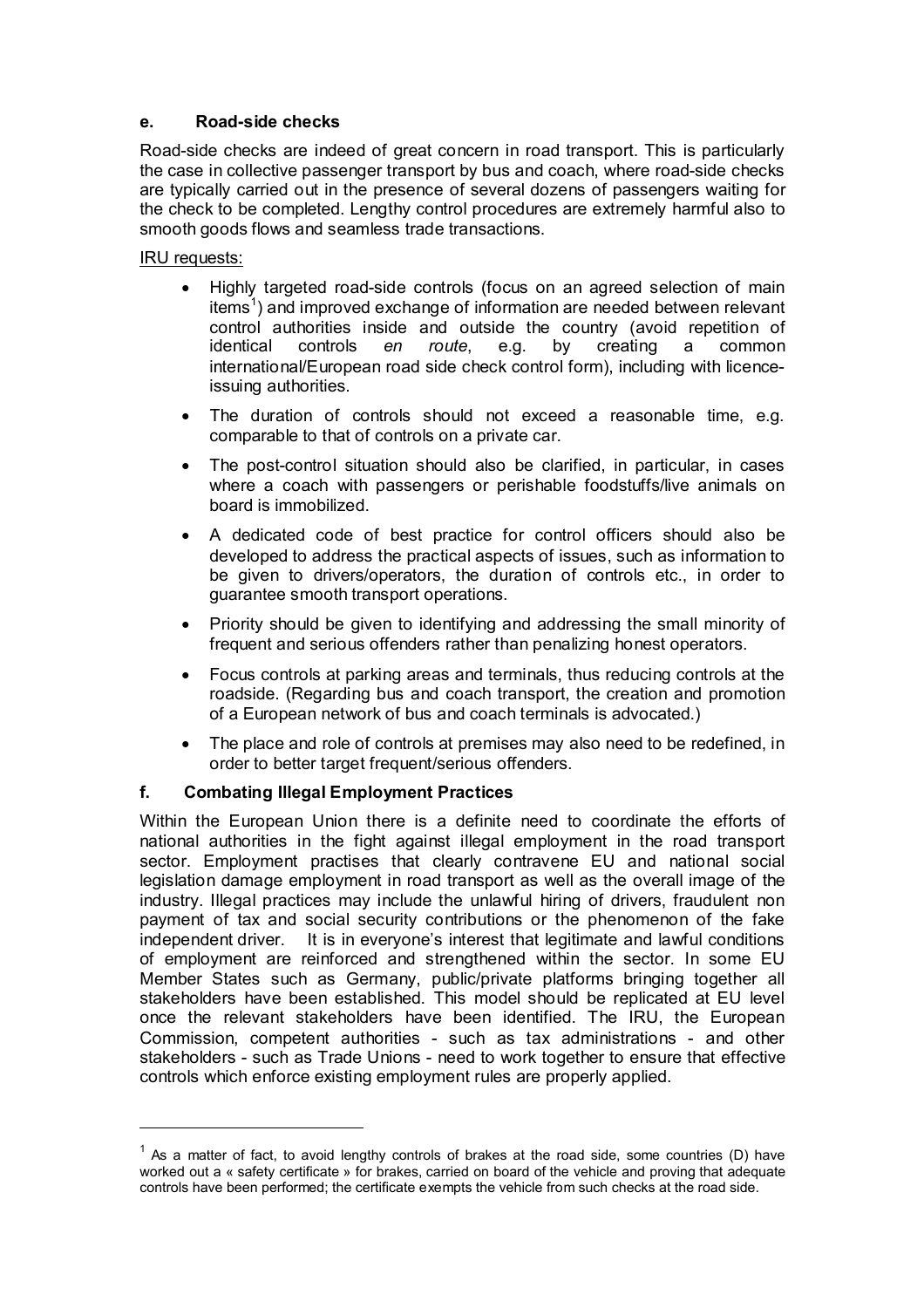# IRU requests:

- A forum should be established at EU level to review measures undertaken within EU Member States by both government and industry to combat illegal employment in road transport. Sharing of best practises EU level should help identify effective measures which can be used as recommendations and guidelines for use within other Member States.
- An EU platform should encourage the creation where these do not exist of similar forums at national level. These would develop and implement strategies on illegal employment and provide input to the EU platform.

# **g. Visas, border and passenger's identity control**

The EU external borders moved further to the East and the problem of excessive waiting times at these borders remains up to now unresolved. In addition, securityrelated controls have intensified, leading to drivers' and passengers' identity checked not only at the external EU borders but also at some internal borders inside the Schengen area.

A touring coach with 50 or more passengers also takes time to check, causing significant delays on the time schedule. This again has a particularly negative impact, especially on international regular services which run according to a fixed timetable. Trade relations also suffer from excessive driver ID control delays.

In addition, as far as bus and coach transport is concerned, the Schengen Acquis places responsibility for the control of travel documents on the driver. This may facilitate the task of control authorities, but the driver is not legally competent to check travel documents and operational circumstances do not allow him to do so either. Drivers are also not properly trained to carry out identity checks.

Difficulties of obtaining visas for professional drivers represent another significant problem, leading to wasting private and public resources. The problem has emerged as one of the most enduring and harmful barriers for trade and travel in recent years.

- Controlling identity documents should remain the ultimate responsibility of authorities and not that of bus and coach drivers.
- Border controls of trucks, buses and coaches should not exceed a reasonable time, e.g. 20-30 minutes for buses and coaches and 5 minutes for trucks.
- Controlling valid travel documents to enter or leave the Schengen area must be carried out solely at the borders of the Schengen area. No systematic controls should be carried out inside the Schengen area. Bus and coach operators should not be penalised for passengers who do not possess the necessary travel document for transports *inside* the Schengen area. In case an improperly documented passenger is found on board of a bus/coach, s/he should be taken in charge by the authorities and the bus/coach should be allowed to continue its journey.
- Control authorities and operators should work more closely together to try to find solutions to minimise the impact of intensified security-related controls on international road transport.
- Harmonisation of various control authorities' activities at borders by establishing joint controls, allocating special lanes for commercial goods and passenger traffic and above all by simplifying procedures.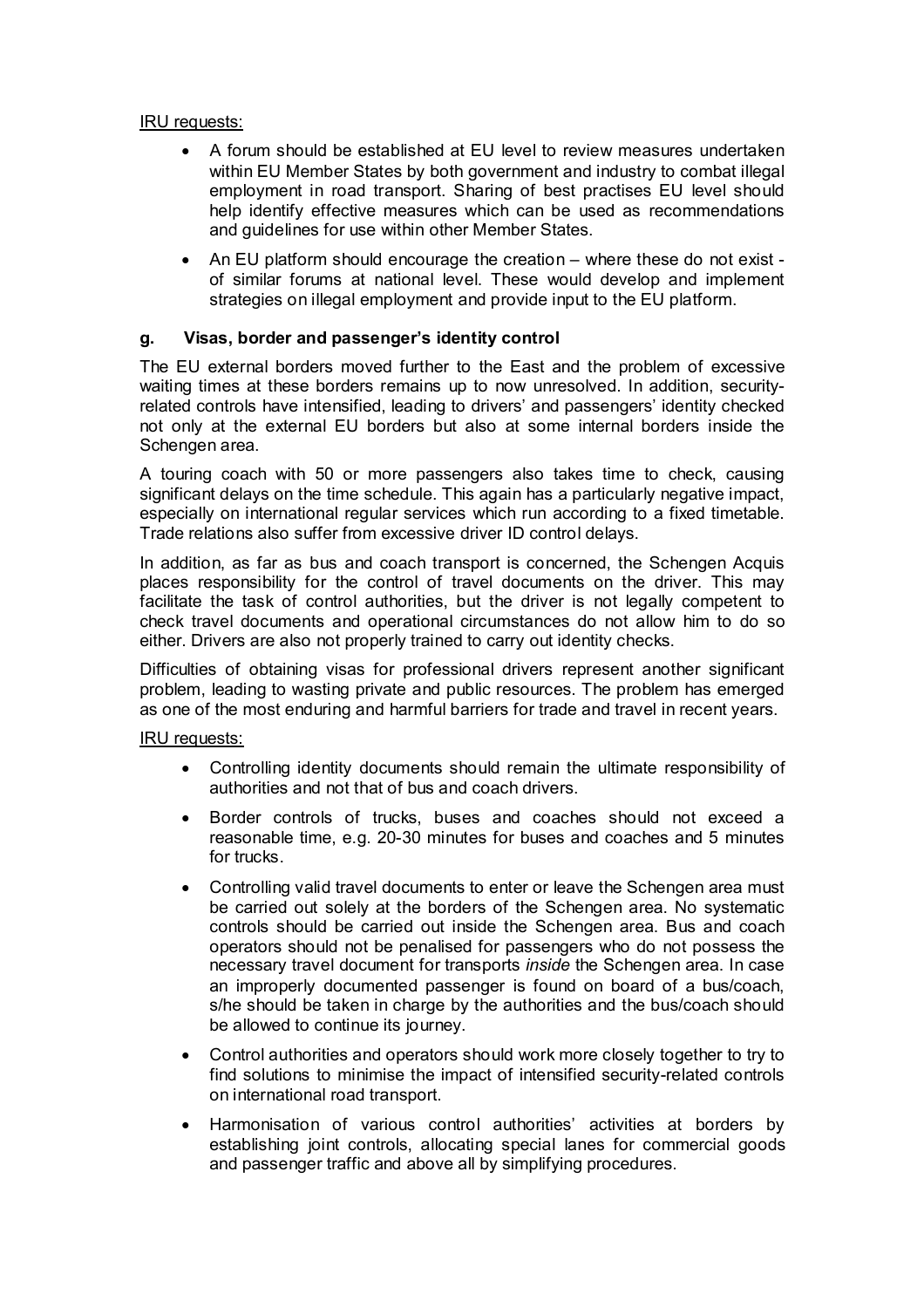- Where visas are unavoidable, standard procedures and simplified documents for issuing visas to professional drivers are needed, generalising the issuing of 1-year visas for reasonable fees and wherever applicable recognising a supporting role of trade associations. Due consideration should be given to the elaboration of an international driver ID card as the ultimate supporting evidence of visa applications in the framework of an appropriate international organisation, like the International Labour Office (ILO – building on the precedent of ILO Convention 185 on the seafarers' ID card)
- The role of jointly elaborated and agreed public-private MoUs and best practices, such as the IRU voluntary security guidelines for bus and coach, as well as goods transport operators and drivers, should be recognized and enhanced.

#### **III. NEED FOR A EUROPEAN PUBLIC-PRIVATE PARTNERSHIP AND APPROACH IN ENFORCEMENT, CONTROLS AND PREVENTION**

A simple and transparent regulatory framework, applied in a harmonised way is a necessary pre-condition to achieve better understanding, higher compliance and efficient enforcement of rules governing road transport.

It should also be recognized that the large majority of operators are honest and lawabiding and this should be reflected in the general approach to controls adopted by control officers, as well as in an adequate system of fines that targets the failures which pose a risk to road safety, transport security and the functioning of the market.

The lack of EU and any other intergovernmental competence in the field of controls and infringements/sanctions should not be a barrier to start progressively developing a European/international approach on enforcement, controls and prevention in a joint public-private partnership. This should involve all relevant stakeholders, such as national governments and control authorities (including bodies such as EUROCONTROL ROUTE, TISPOL and CORTE<sup>2</sup>), the European Commission, UN regional economic commissions, ECMT, the road transport industry, manufacturers and possibly other bodies having a stake in enforcement and controls.

The aim should be to come to a more efficient and fairer enforcement and control of existing rules, whilst at the same time targeting those that commit serious and repeated infringements of rules. Better information exchanges, including between licence-issuing authorities, who solely have the right to withdraw licences of frequent/serious offenders, as well as the exchange of best practices, training experience, joint awareness campaigns and a better use of IT should be given priority, with the support, where necessary, of EU and other international funding.

A multi-stakeholder Europe-wide/international Forum with various configurations dealing with different issues related to enforcement, control and prevention can certainly prepare the ground and accompany such a strategy. The feasibility of the creation of a European and/or International Road Transport and Control Agency should also be considered.

The current mid-term review of the White Paper on EU Transport Policy provides an excellent opportunity to launch the idea and establish the framework for such a partnership.

----------

 $\overline{a}$ 

<sup>&</sup>lt;sup>2</sup> CORTE stands for Confederation of Organisations in Road Transport Enforcement (http://www.corte.be), TISPOL stands for Traffic Information System Police (http://www.tispol.org), EUROCONTROL ROUTE is a European platform for road transport inspection services.